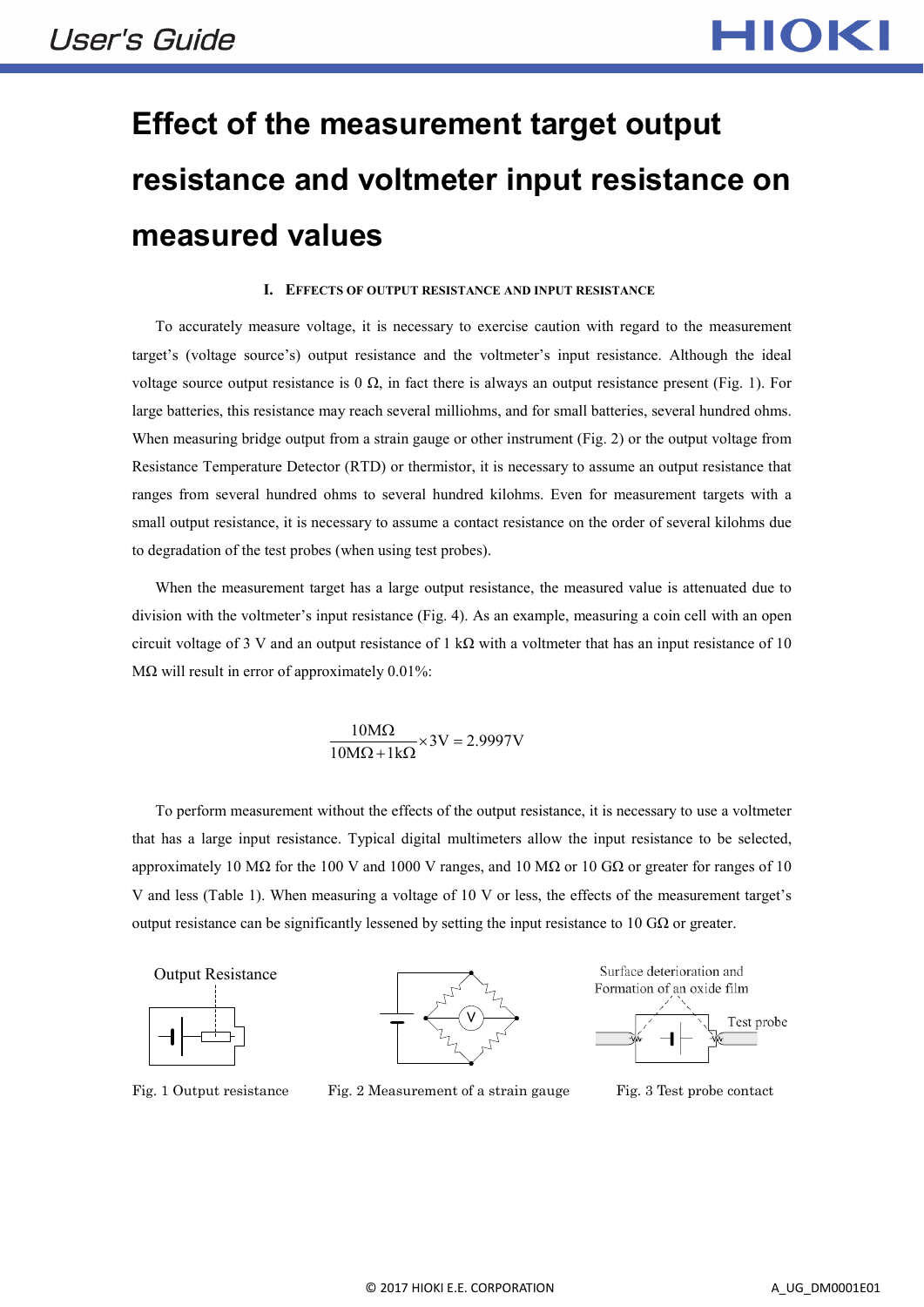



Fig. 4 Voltage source output resistance and measured values

Table 1 Digital multimeter input resistance

| Measurement range | Input resistance $R_{IN}$   |
|-------------------|-----------------------------|
| 100mV             | $10M\Omega$ or $>10G\Omega$ |
| $1000 \text{mV}$  |                             |
| 107               |                             |
| 100V              | $10M\Omega$                 |
| 1000V             |                             |

#### **II. MEASUREMENT PRECAUTIONS**

Voltmeter input circuitry typically incorporates a capacitor in order to reject high-frequency component signals. When the measurement target is connected to the instrument, this capacitor is charged (Fig. 5). If the voltmeter has a low input resistance (10 M $\Omega$ , etc.), the capacitor will be discharged by the input resistance. On the other hand, if the voltmeter has a high input resistance (greater than 10 G $\Omega$ , etc.), the capacitor will discharge very little, even if the measurement target is disconnected. Consequently, the voltmeter will continue to display a value close to the previously measured voltage for a short period of time, even after the measurement target has been disconnected (Fig. 6).

The above phenomenon does not pose a problem when measurement work can be carried out while checking measured values, but caution is necessary when measuring multiple targets while automatically switching among them by means of a relay (a technique known as scanning measurement). Fig. 7 and Fig. 8 illustrate a measurement setup in which a relay is used to switch between two batteries. Assume that the 3.7 V battery is connected normally to Ch. 1, and the 3.6 V battery is not connected normally to Ch. 2 due to an issue such as test probe wear. Measurement of Ch. 1 will yield the normal measured value of 3.7 V since the test probes are in contact with the battery (Fig. 7). By contrast, measurement of Ch. 2 will display a value close to 3.7 V (the voltage with which the capacitor was charged during the measurement of Ch. 1) since the test probes are not in contact with the battery (Fig. 8). Although this phenomenon can be avoided by lowering the voltmeter's input resistance (to 10 M $\Omega$ , etc.), the resulting error will increase in magnitude if the test probes' contact resistance increases.





Fig. 5 Contact with measurement target Fig. 6 Residual charge of capacitor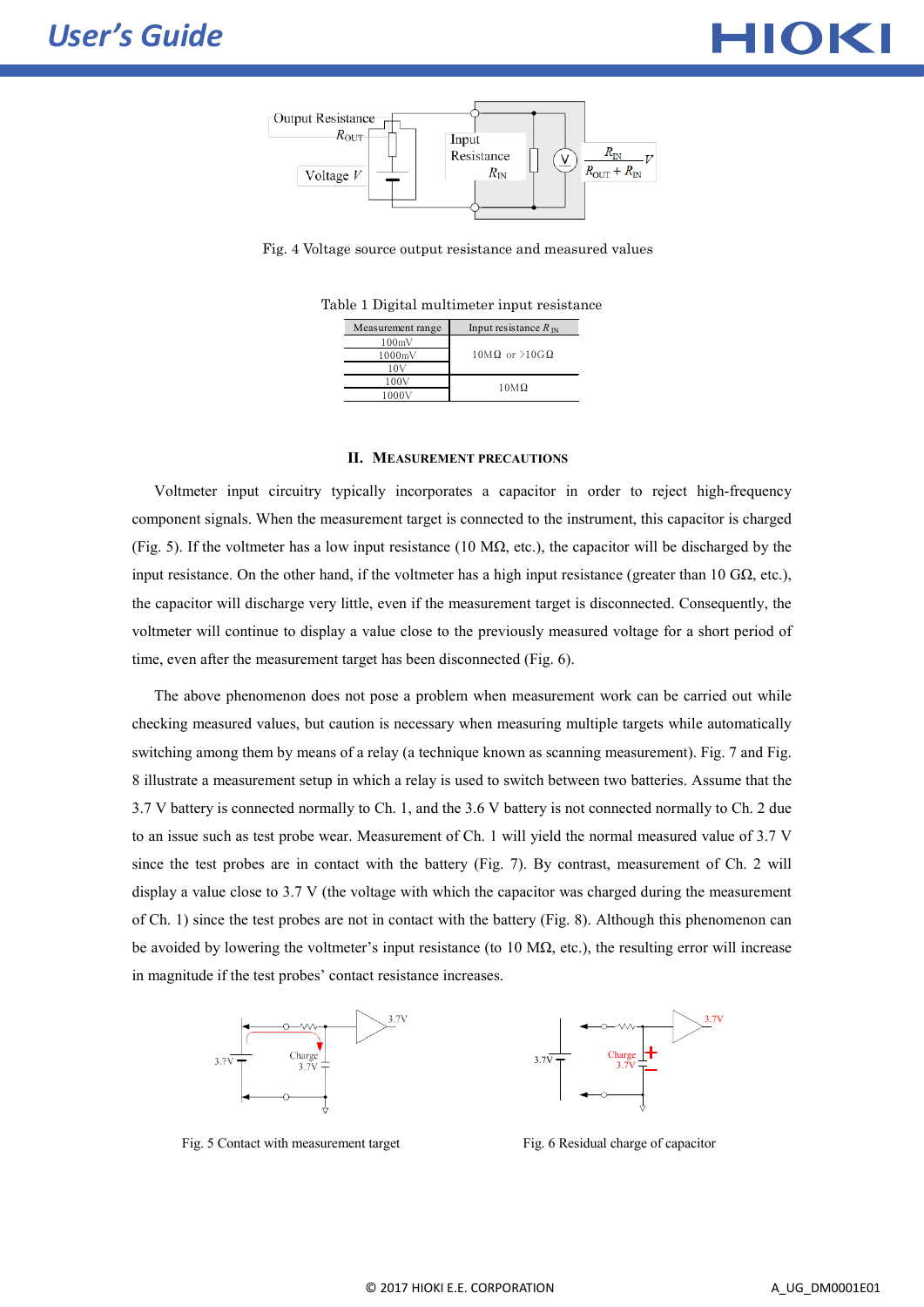





Fig. 7 During measurement of Ch. 1 (normal) Fig. 8 During measurement of Ch. 2 (no test probe contact)

# **III. ACTUAL MEASURED VALUES**

The authors prepared three 18650-size lithium-ion batteries and performed scanning measurement from Ch. 1 through Ch. 3 with the measurement circuit illustrated in Fig. 9. Fig. 10 illustrates the measurement results when all channels were connected normally. Ch. 2 yielded a stable reading of the expected value of 3.845 V. Fig. 11 illustrates the measurement results when Ch. 2 was left open. In that instance, Ch. 2 yielded a voltage of around 4 V, close to the measured value for Ch. 1.



Fig. 9 Scan measurement connection diagram



Fig. 10 Normal measurement of all channels Fig. 11 Measurement with Ch. 2 left open